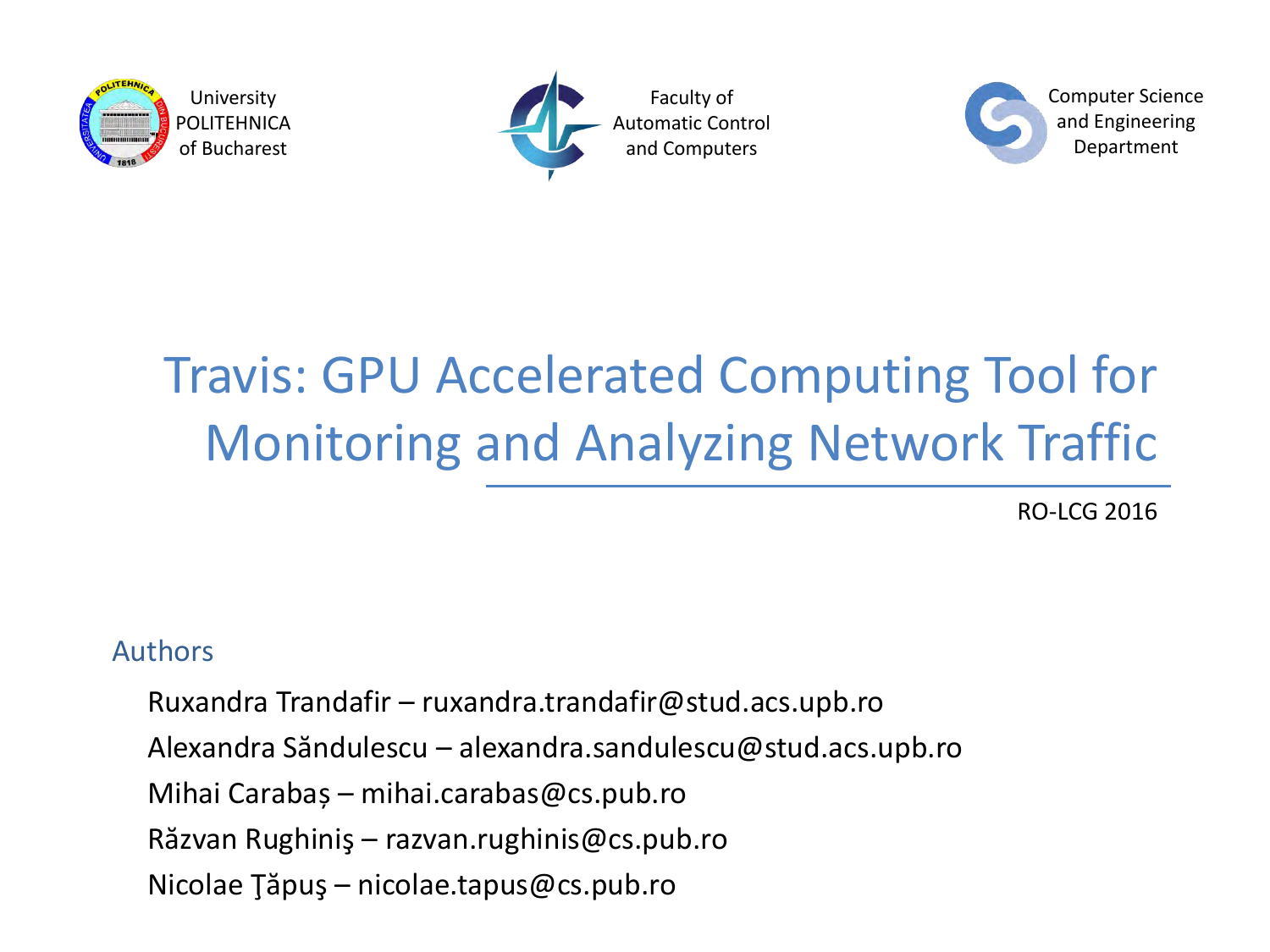

- PacketShader, SIGCOMM 2010 – GPU-based router
- GASPP, Usenix 2014
	- Stateful packet processing on top of GPU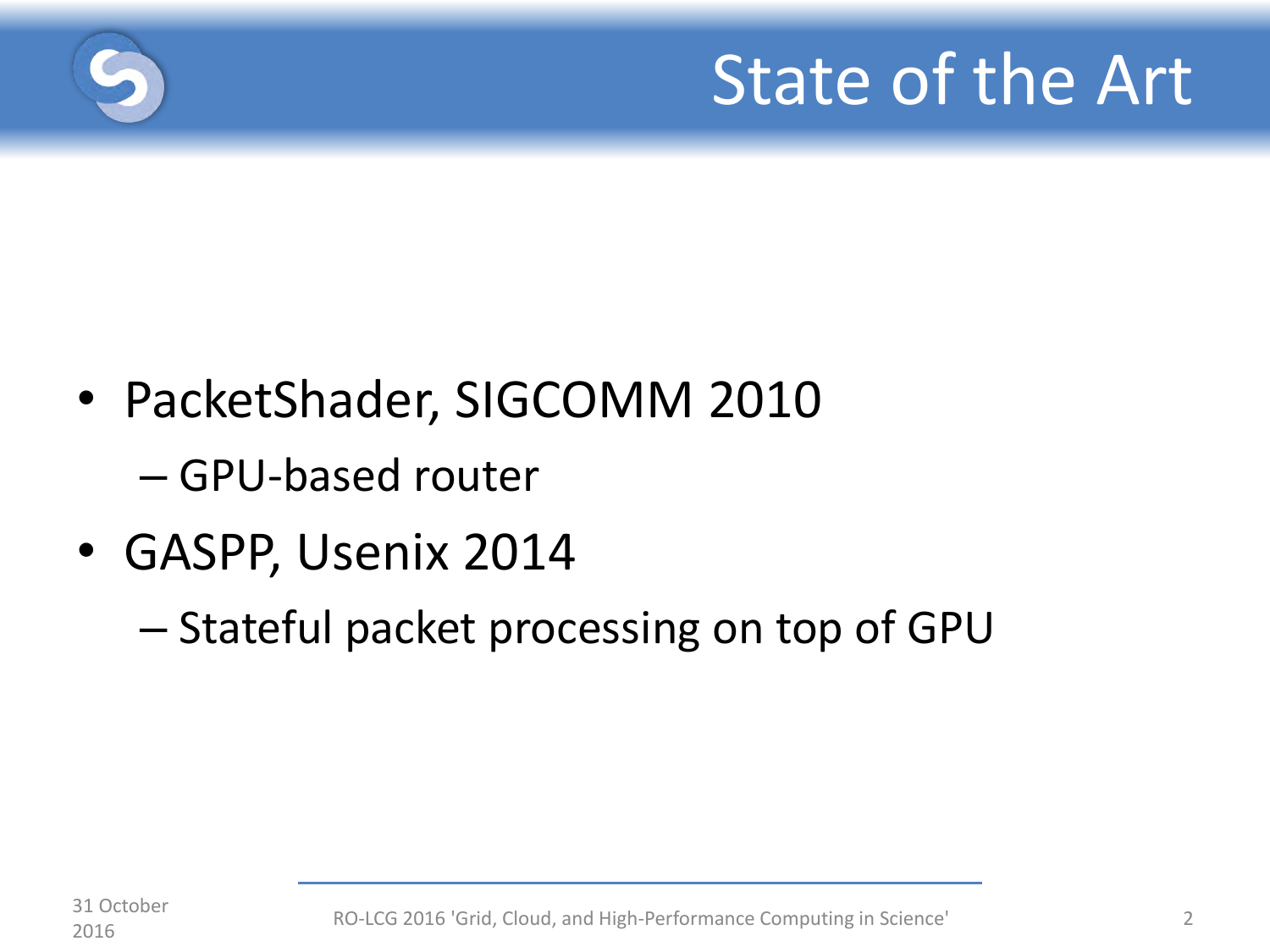# **Architecture**



31 October

<sup>2016</sup> <sup>3</sup> RO-LCG 2016 'Grid, Cloud, and High-Performance Computing in Science'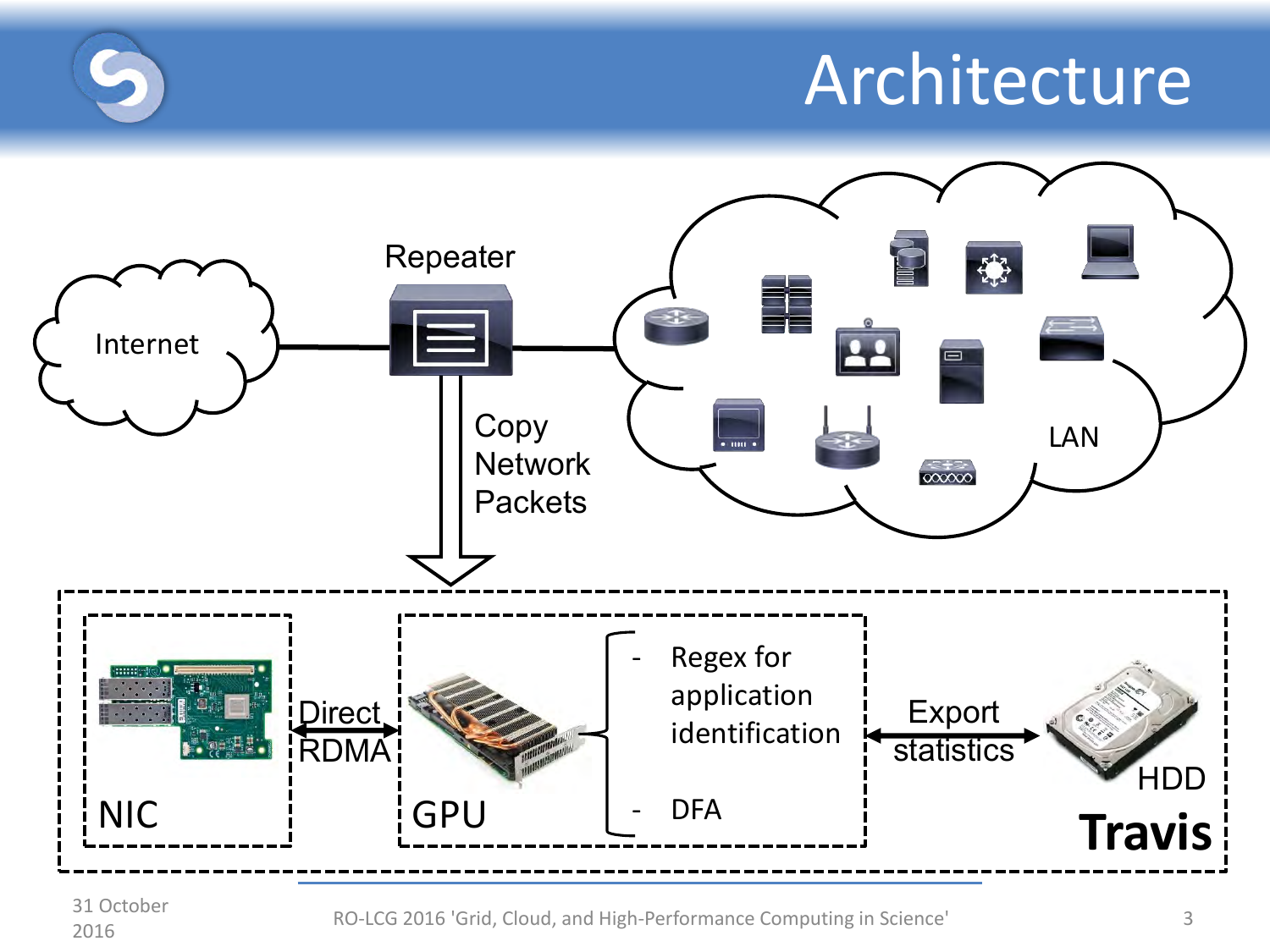# Implementation

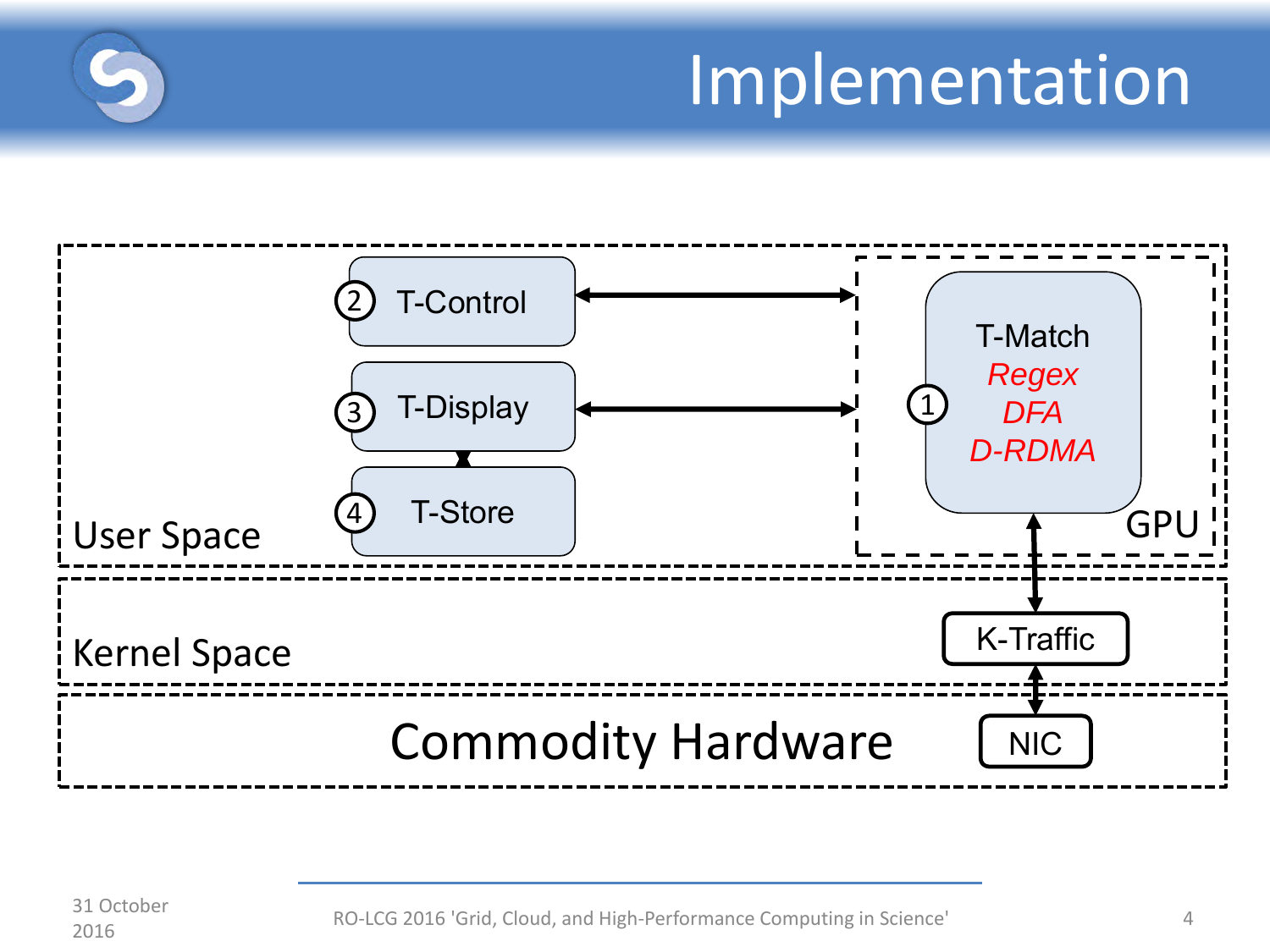# Implementation



### Mellanox ConnectX-3 MT27500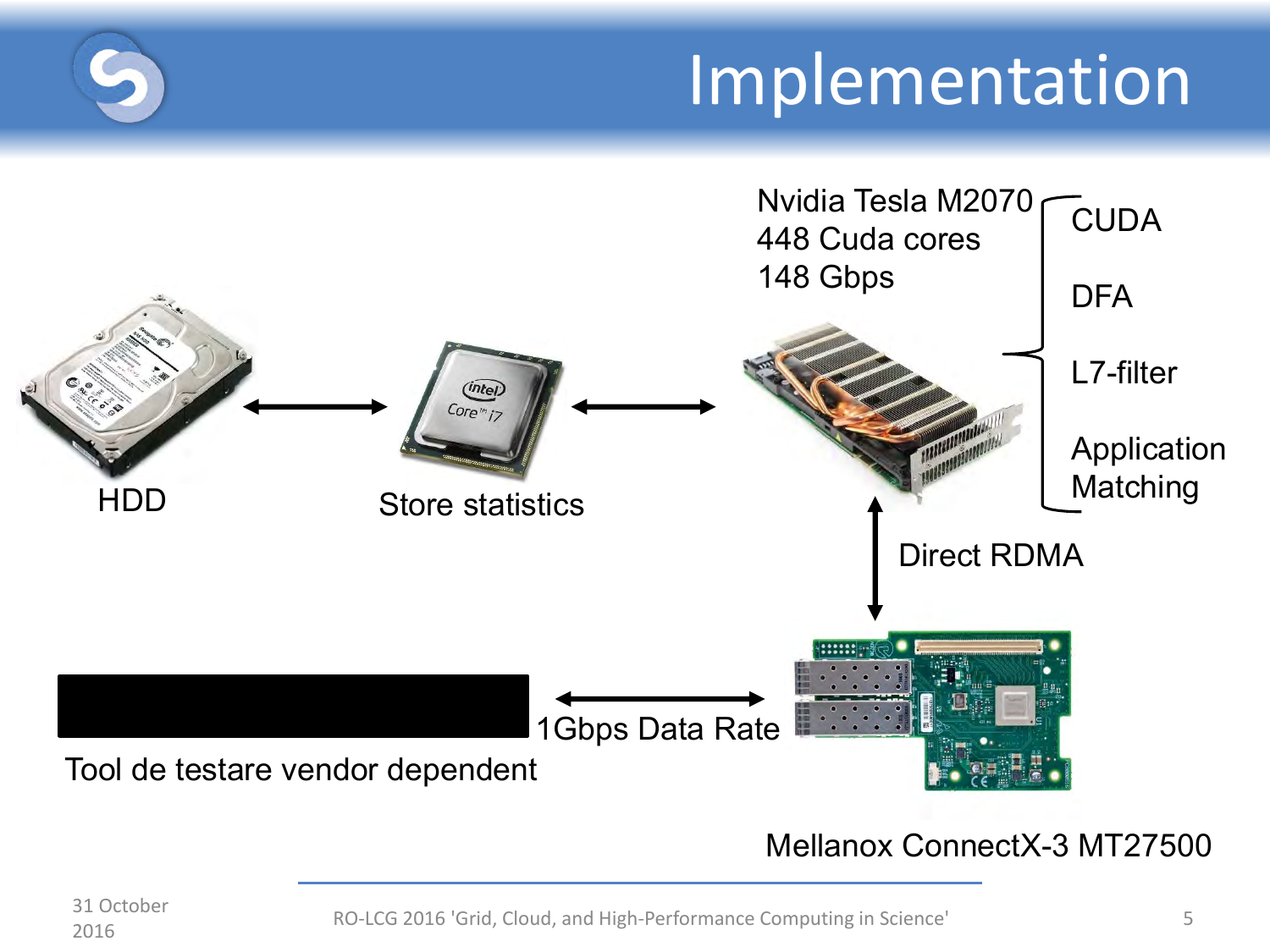

# Similar applications

### • PaloAlto

- 2 Gbps firewall throughput (App-ID enabled1)
- CheckPoint Gaia Virtual Security Gateway R77
	- 2 Gbps firewall throughput
- pfSense 2.2.4
	- 2 Gbps firewall throughput
- Ixia ATIP
	- DPI engine for App classification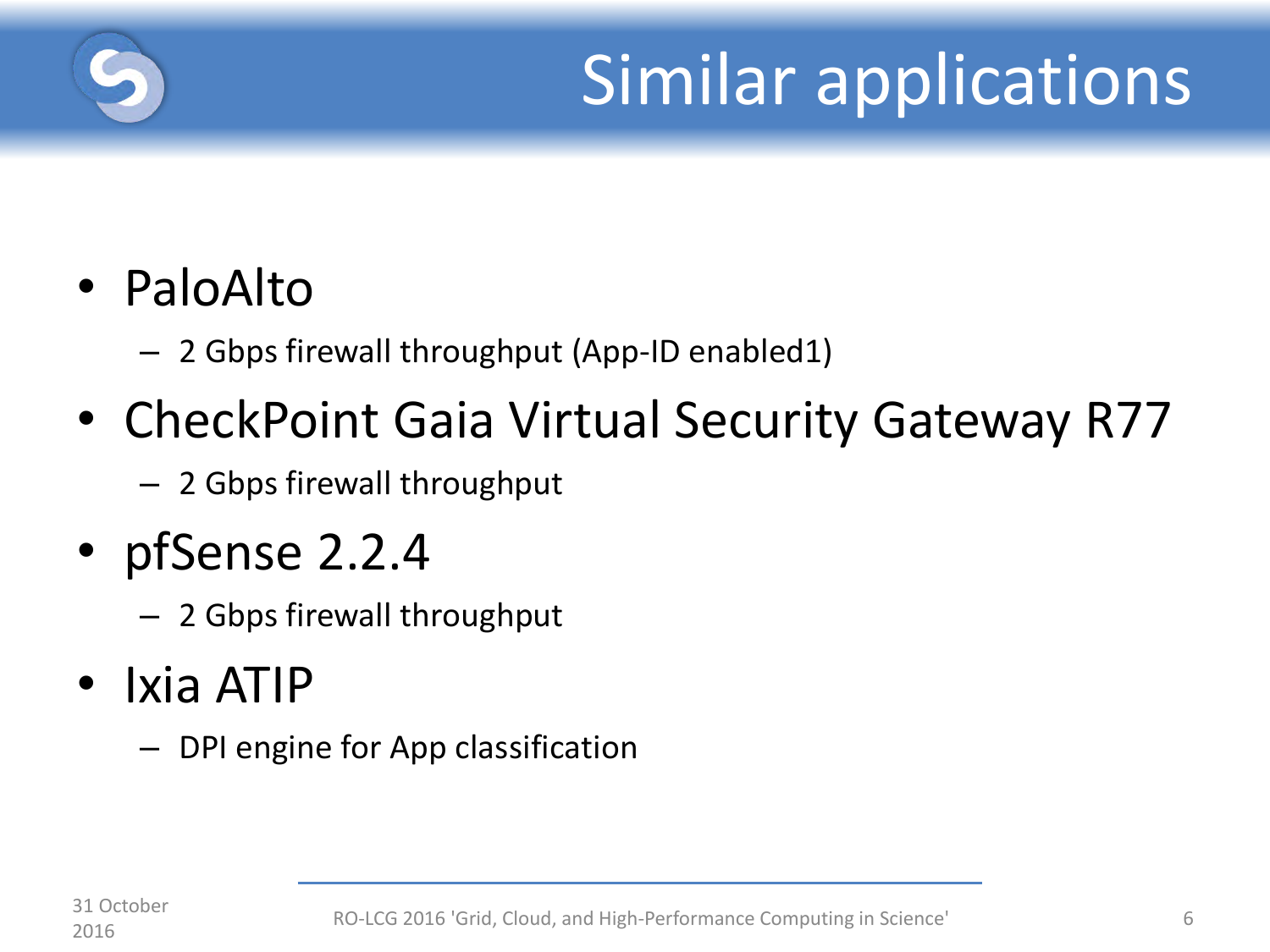

# Testing architecture

### • Testing Tool configuration

- Data rate: 1 Gbps
- Load profile: Start: 100 Conn/Sec 10.000 Conn/Sec

### • Tested protocols:

- HTTP, SMTP, DNS, FTP, App-MIX
- MSS = 64, 128, 256, 512, 1024, 1460

### • 300 tests